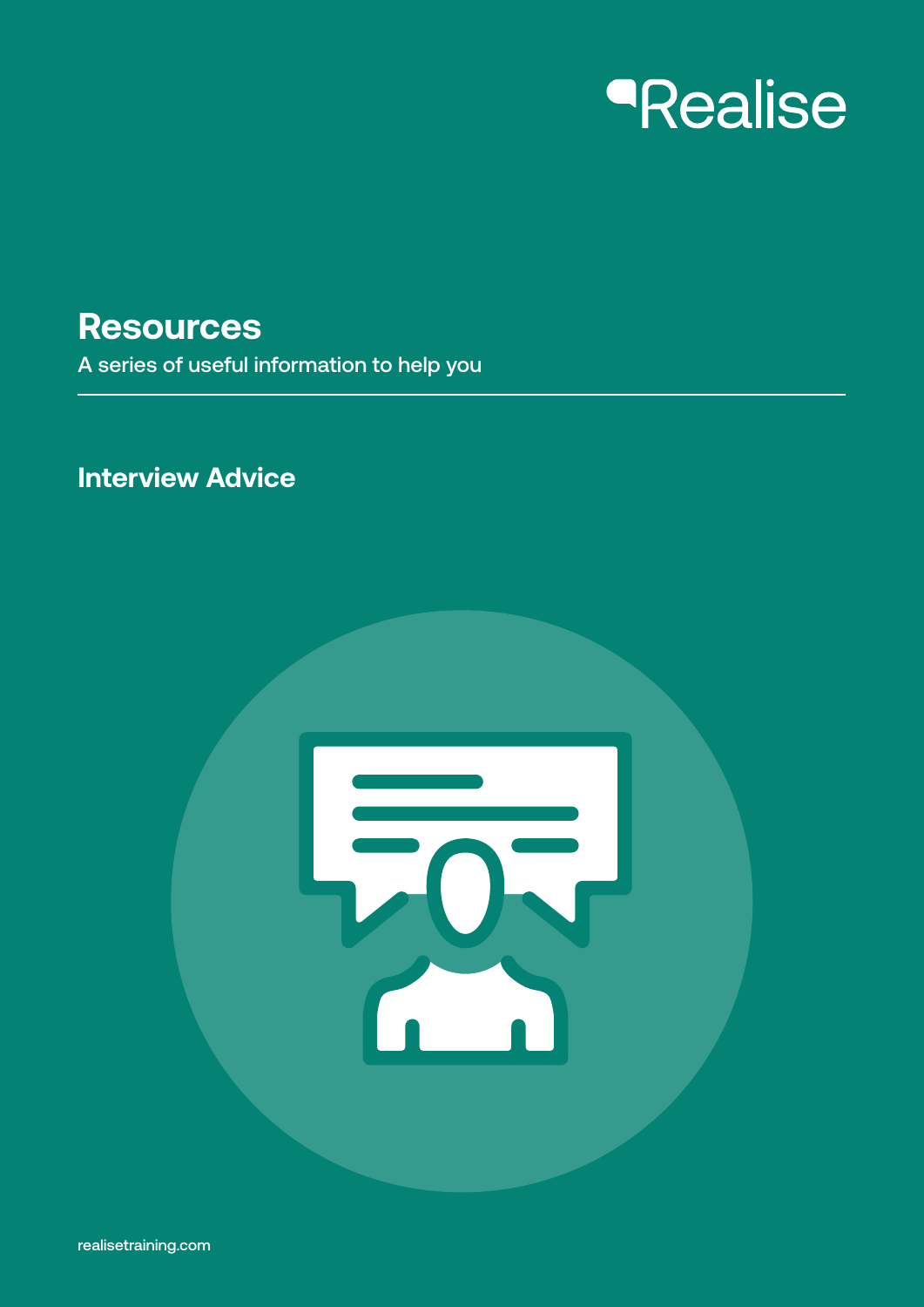Getting invited to an interview means you've passed the first test: your application must have made a good impression.

#### **Before the interview**

#### Research the company:

It is important that you spend some time researching the company as this will give you confidence should you be asked a question on what the company does. It will also allow you to ask the employer questions.

• Looking at the company's website is always a good place to start. Another option is to get in touch and ask if they have an information pack they could send you, by post or electronically.

Here are some hints to guide your research on the employer:

- What do they do, make or sell try the 'About us' section of their website
- Who their customers are
- The sort of organisation it is
- What the job you're applying for is likely to involve
- How you and your skills match the job and the company as a whole

#### Prepare for the interview:

Find out what the interview will involve to make sure you're prepared.

If you have a disability, all employers must make reasonable adjustments for you to have an interview. If you need the employer to make particular arrangements (for example, to help you get into the building) contact them beforehand to make sure they can make these arrangements.

Find out how many people will be interviewing you and their positions in the company. This will help you prepare for the kinds of questions they may ask.

Finding out how long the interview is likely to last will give you an idea of how detailed the interview will be. You should also find out if you will have to take a test or make a presentation. Just getting an interview is a big achievement and will give you valuable experience. Your next step is to prepare yourself for the interview to make sure you have the best chance of success and get the job.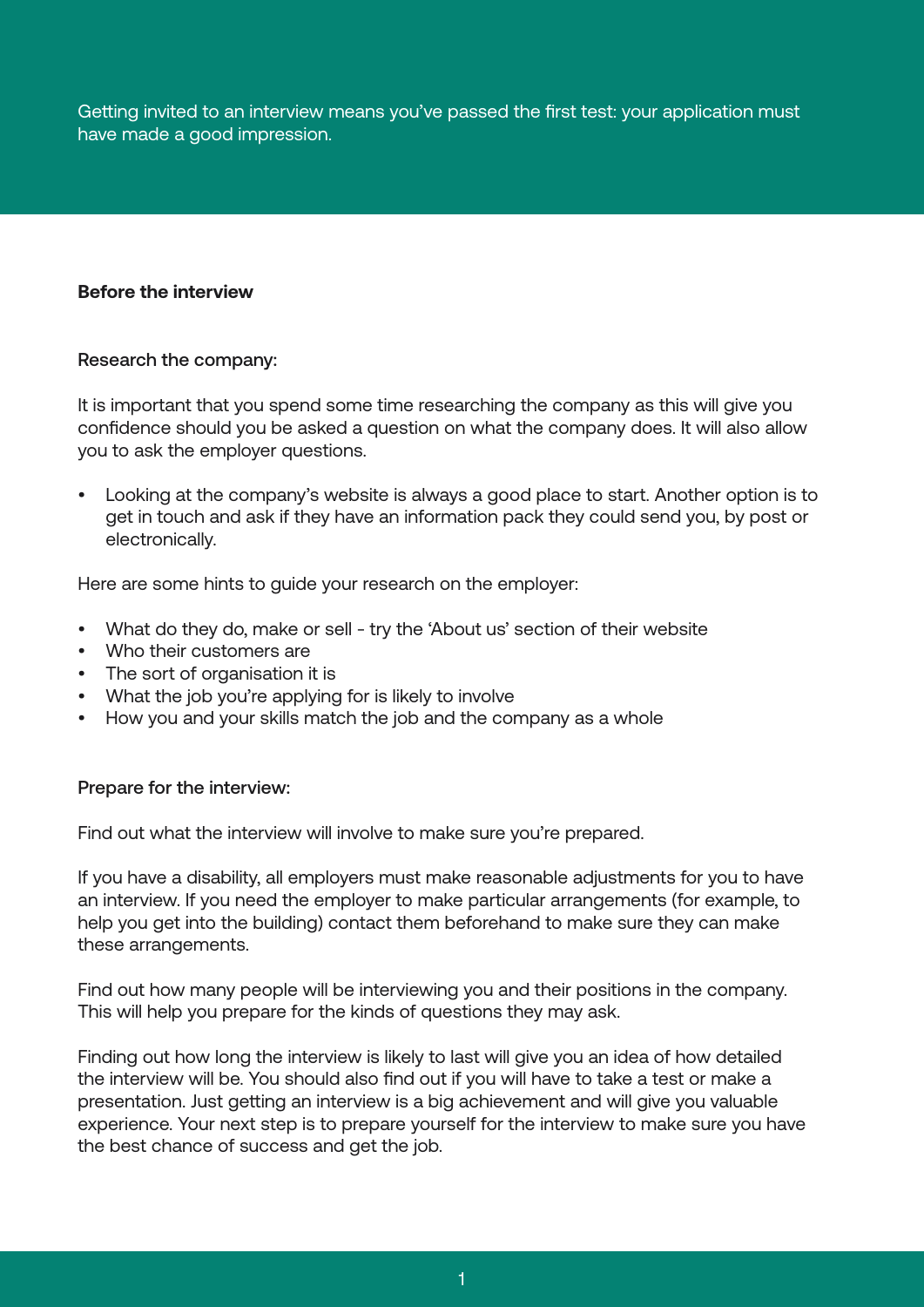#### Dress for success:

- Ditch the denim
- Make an impression
- Keep it simple
- Be well presented

#### Plan your journey:

Make a note of the date, time and location of the interview, plan how you will get there and consider traveling to the company the day before the interview to check how long the journey will take. If necessary, ask the employer for directions, bus routes or details of where you can park your car. You should plan another way of getting there in case something unexpected happens (such as an accident blocking the road, or if your train is cancelled).

#### Creating the right image:

Deciding what to wear for the interview will depend on what sort of work you will be doing, but usually it's a good idea to dress smartly. Once you decide what to wear, get your clothes ready the day before. You don't have to buy a new outfit, just aim for a neat, clean and tidy appearance - if you look good it will help you feel confident.

#### Make sure you've got the information you need:

- A copy of your CV or application form to refer to
- Notes or cue-cards to help if you think you might need a prompt during the interview
- Any items the employer has asked you to bring along, for example, references, certificates or your driving licence
- Read the job advert or information you have again before the interview to refresh your memory, and make sure you haven't missed anything out, take it with you in case you want to remind yourself on the day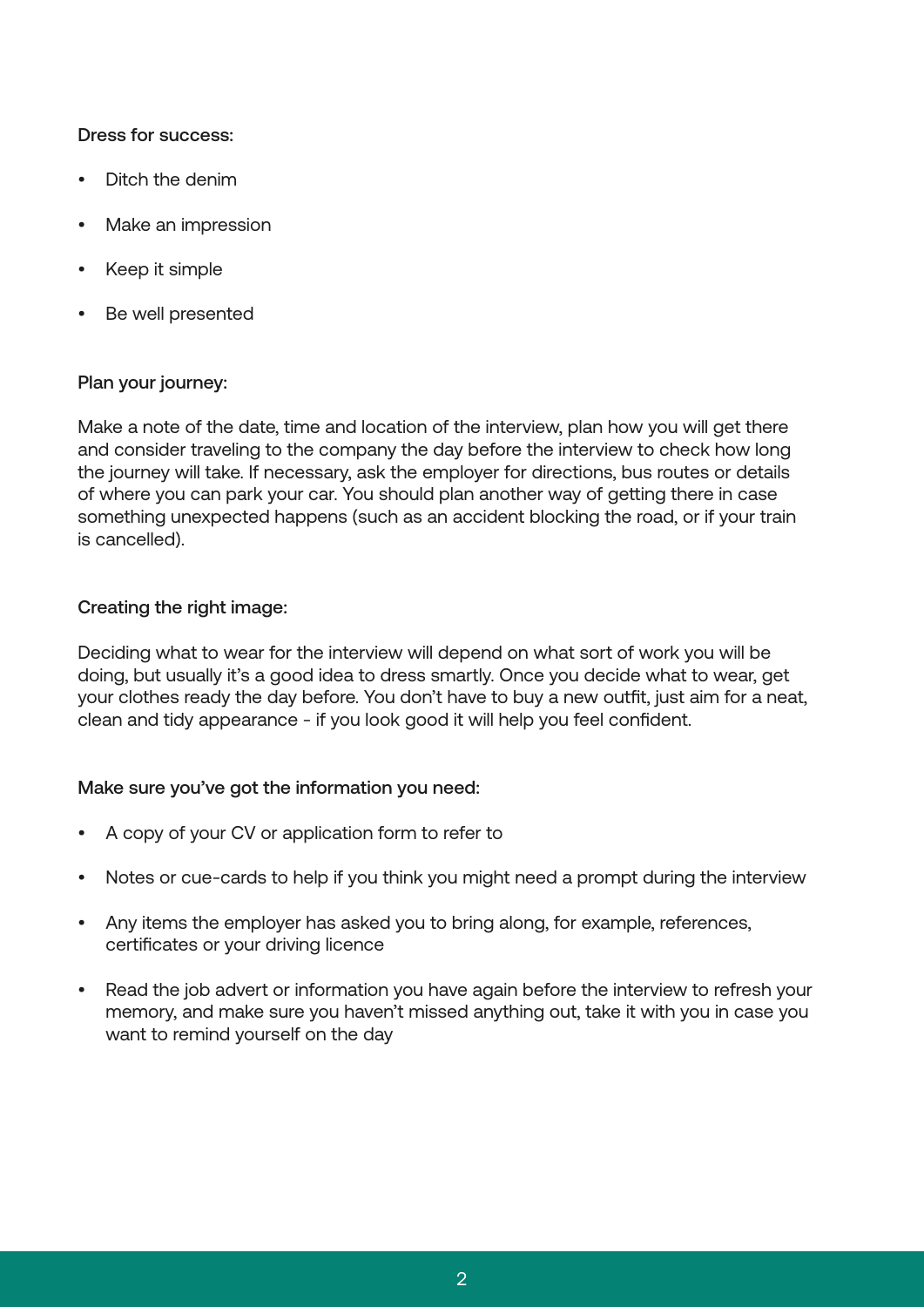#### Prepare for the questions you might be asked:

You may be asked to discuss examples of your previous work and achievements. The examples you give should expand on or be different from those on your original application form. Before the interview, list the skills and experience needed for the job and think what you have done that you could use as an example for each one.

Remember that the interview is there both for the employer to see what you're like and for you to find out what they're like.

#### On the day:

- Give yourself time
- Arrive early
- First impressions count
- Don't forget to eat

#### Interview tips:

- Enter the room confidently
- Shake hands firmly
- Smile
- Be polite and friendly
- Try to maintain eye contact with the person you're talking to
- Look interested, and ask questions as well as answering
- Answer questions as fully as you can, avoid just saying 'yes' and 'no'
- Tell the truth
- Ask if you don't understand a question
- Speak clearly
- Sell yourself get your good points across and be positive
- What do you like/dislike about your current job role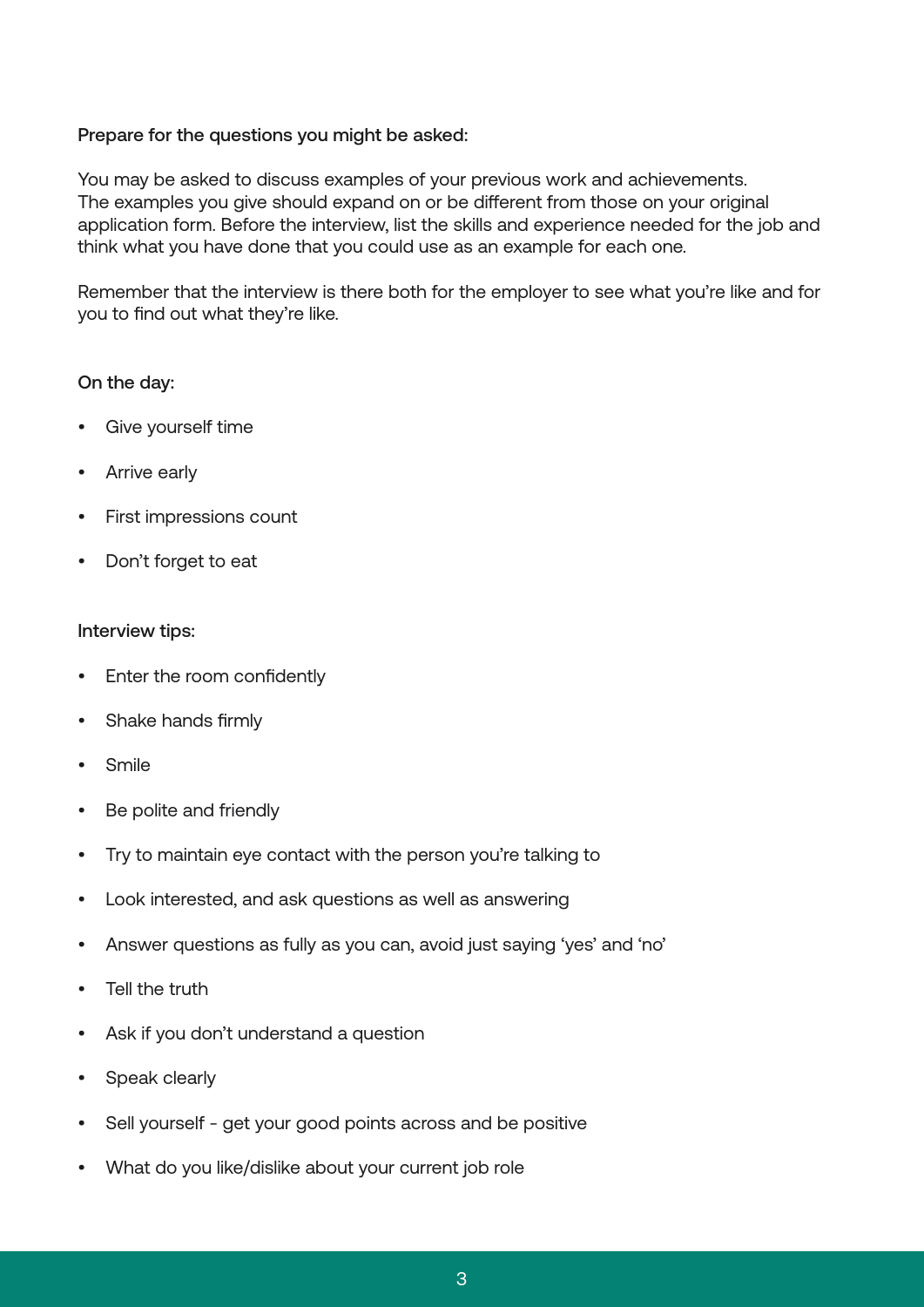- Why are you looking for a new position?
- What has been your greatest achievement to date?
- How would you describe yourself?
- How would your friends and colleagues describe you?
- What are your future aspirations?
- What can you offer to your new team/company?

Proper preparation will help reduce some of the stress involved in job interviews. For instance prepare a response so you are ready for the questions "what do you know about our company?"

#### Do you have any questions?

- Research the company
- Preparation is key
- Be sincere

#### Preparing for a telephone interview:

Have your personal information and advert ready in front of you to make it easy for yourself and have a planned goal and reason for why you are calling. To get a feel of being interviewed over the phone, compile a list of probable questions and ask a friend to use them in a practice phone interview. Prepare your answers carefully, write them up in note formal using key words and phrases from your personal statement. Do not attempt to write out your answers in full or they will sound scripted.

#### Responding to questions:

Listen to the interviewer's questions and comments, responding appropriately. If you don't understand a question, ask for it to be repeated. Try and provide examples when answering a question and avoid just yes and no replies and if you don't know the answer to the question, say so.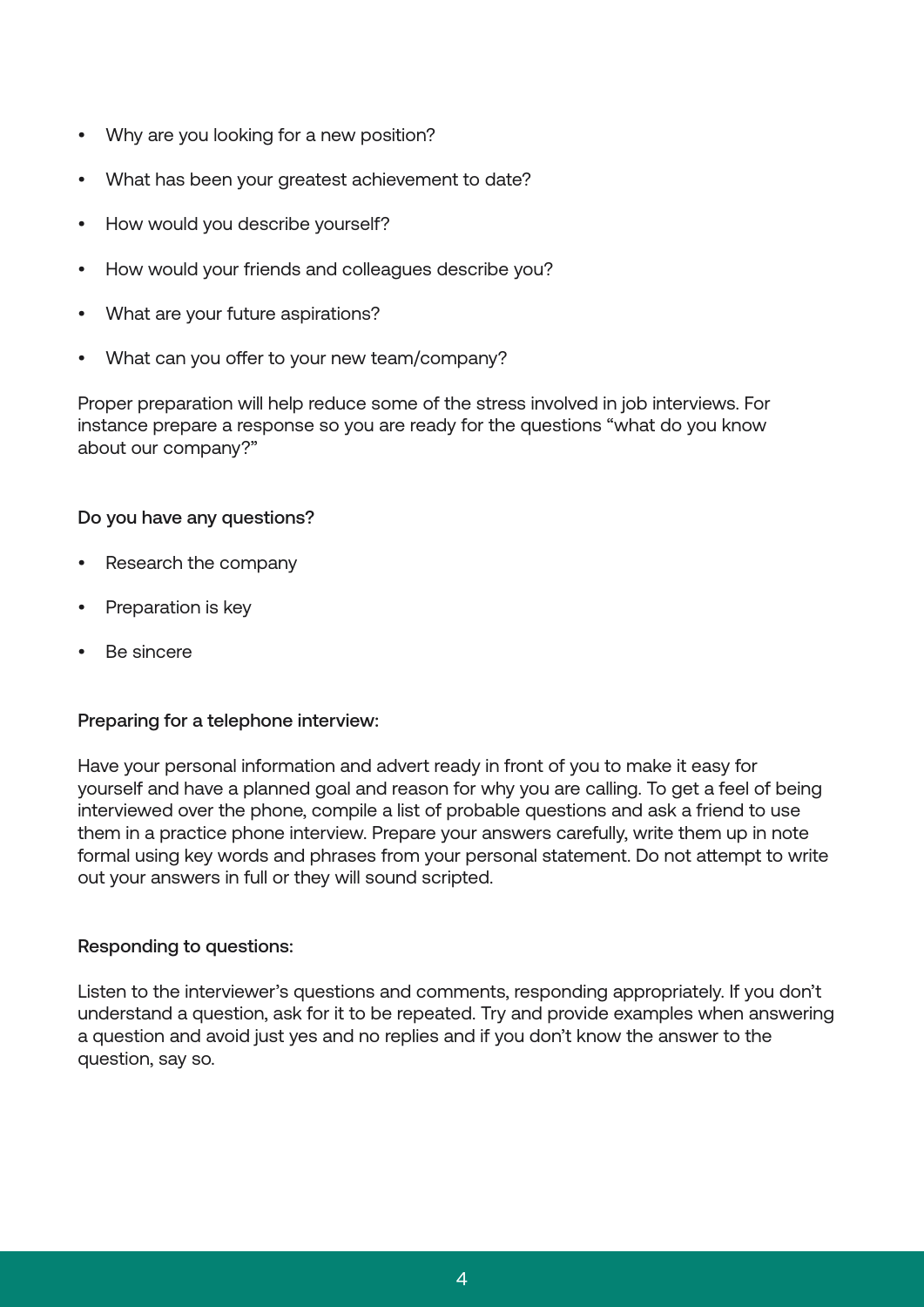- Keep your answers to questions to the point and never criticise previous employers or colleagues. Always be honest
- Prepare your answers carefully (write them up in note form) using key words and phrases from your personal statement. Do not write out your answers in full or they will sound scripted

#### Telephone tips:

- Take notes
- Speak clearly
- Practice beforehand
- Be positive